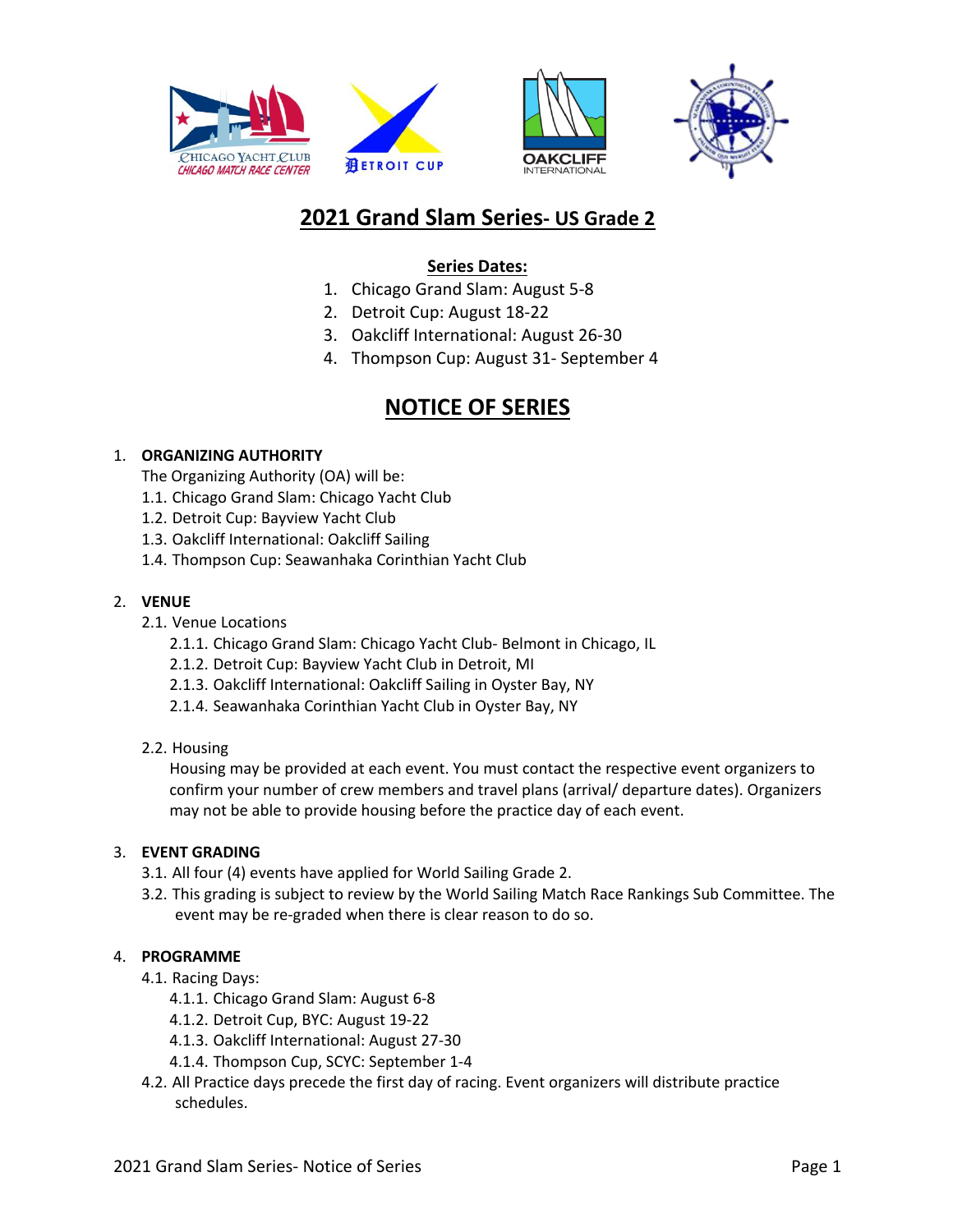





## 5. **SKIPPERS ELIGIBILITY**

- 5.1. The following number of skippers will be invited to each event:
	- 5.1.1. Chicago Grand Slam: 12
	- 5.1.2. Detroit Cup: 12
	- 5.1.3. Oakcliff International 12
	- 5.1.4. Thompson Cup: 12
- 5.2. Only skippers invited by the OA or as defined in section 5.2.2 will be eligible for entry
	- 5.2.1. Invitations: Requests for invitation forms can be found at below links Chicago Grand Slam/ contact: regattamanager@chicagoyachtclub.org Detroit Cup, BYC/ contact thedetroitcup@byc.com Oakcliff International/ contact: regatta@oakcliffsailing.org Thompson Cup, SCYC/ contact ThompsonCup@seawanhaka.org
	- 5.2.2. Qualifiers: Qualifiers to the Grand Slam events are listed below. Each event awards one invitation to the highest finishing skipper. If the highest finishing skipper cannot accept or has already qualified, drop-downs may be considered at the discretion of the event organizers.

#### **For the Chicago Grand Slam:**

Oakcliff Grade 3 (Dates TBA) CYC Grade 3 Spring Invitational (Dates TBA)

## **For the Detroit Cup:**

Bayview Grade 3 Spring Invitational (Dates TBA) Oakcliff Grade 3 (Dates TBA)

## **For the Oakcliff International:**

Oakcliff Grade 3 (Dates TBA) CYC Grade 3 Spring Invitational (Dates TBA)

## **For the Thompson Cup:**

Bayview Grade 3 Spring Invitational (Dates TBA) Oakcliff Grade 3 (Dates TBA)

- 5.3. All competitors shall meet the eligibility requirements of World Sailing regulation 19.2.
- 5.4. All competitors shall obtain a World Sailing Sailor ID by registering online at www.sailing.org/isafsailor. Skippers shall inform the OA of their Sailor ID at registration.

#### 6. **ENTRIES**

- 6.1. Entry Fees: A non-refundable entry fee of the following amounts shall be paid by registration:
	- 6.1.1. Chicago Grand Slam: \$1000.00
	- 6.1.2. Detroit Cup: \$975.00
	- 6.1.3. Oakcliff International: \$1,200.00
	- 6.1.4. Thompson Cup: \$1,200.00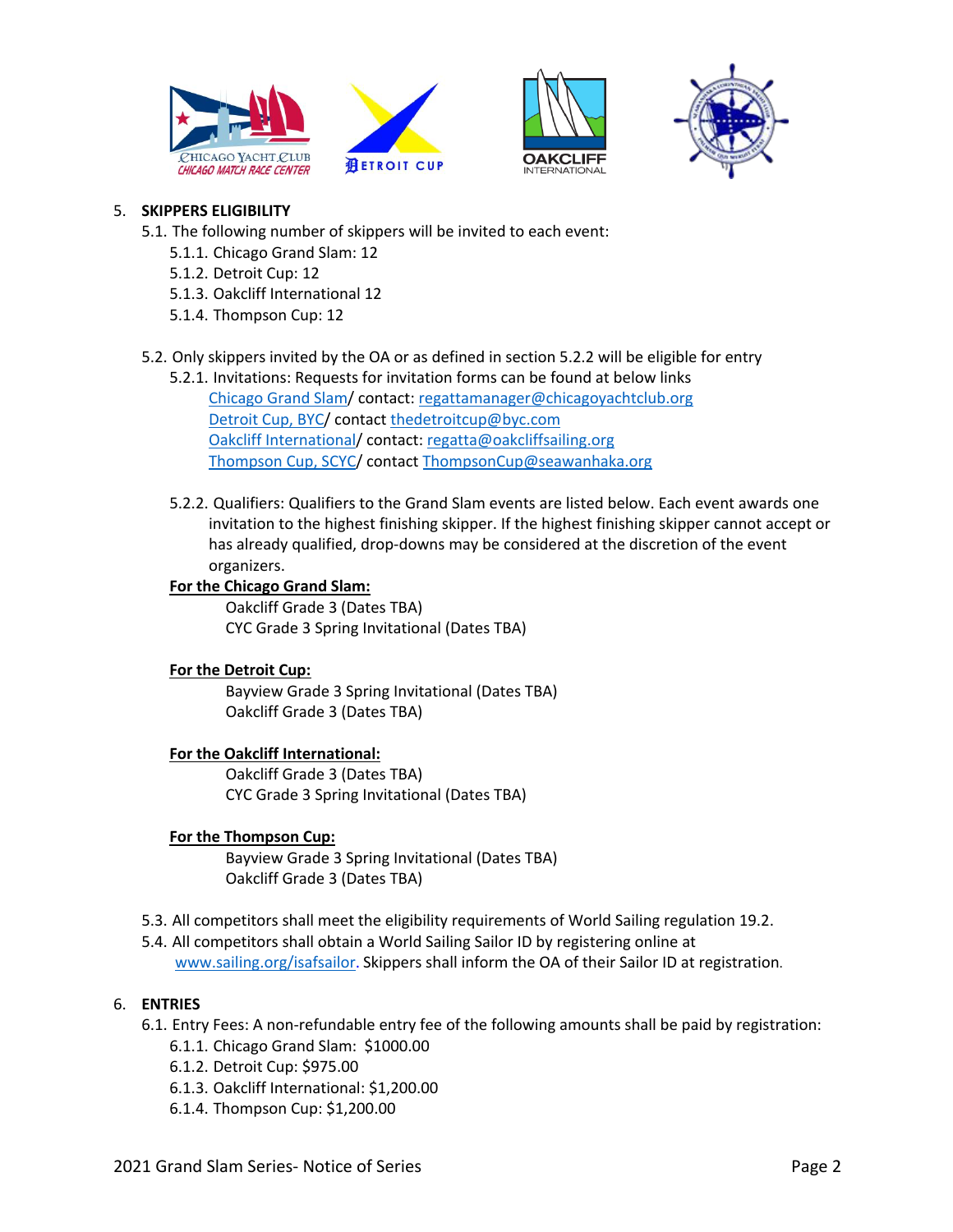

- 6.2. Damage Deposits: An initial damage deposit of the following amounts shall be paid at registration at each respective event, unless extended by the OA. This deposit is the maximum payable by the skipper as a result of any one incident.
	- 6.2.1. Chicago Grand Slam: \$2,500.00
	- 6.2.2. Detroit Cup: \$1,000.00
	- 6.2.3. Oakcliff International: \$2,500.00
	- 6.2.4. Thompson Cup: \$2,500.00

## 7. **RULES**

- 7.1. Events will be governed by the rules as defined the Racing Rules of Sailing, including Appendix C.
- 7.2. The rules for the handling of boats will apply, and will also apply to any practice sailing and sponsor races. Class rules will not apply.
- 7.3. Any prescriptions of the national authority that will apply will be posted on the official notice board.
- 7.4. Major alterations to the RRS:
	- 7.4.1. Add to RRS 41: (e) help to recover from the water and return on board a crew member, provided the return on board is at the approximate location of the recovery.
	- 7.4.2. RRS C8.6, C6.3, and C7.4 will be changed in the sailing instructions.
	- 7.4.3. Each NoR may change additional rules for that event only
- 7.5. An International Jury (IJ) may be appointed, approved by the national authority, in accordance with RRS Appendix N.
- 7.6. The OA may place an observer on each boat to provide information to the umpires, for media, or to fulfill sponsor requirements.

# 8. **BOATS AND SAILS**

The events will be sailed in the following types of boats (and number of boats supplied):

- 8.1. Chicago Grand Slam: Tom 28 (8)
- 8.2. Detroit Cup: Ultimate 20 type boats (10)
- 8.3. Oakcliff International: Match 40 (12)
- 8.4. Thompson Cup: Match 40 (12)

# 9. **CREW (INCLUDING SKIPPER)**

The number of crew (including the skipper) shall be the following:

- 9.1. Chicago Grand Slam: Crew of 4 Same Gender 325Kg or Mixed crew with up to 5 sailors 410Kg.
- 9.2. Detroit Cup: 3 or 4 (weight limit 262.5 kg)
- 9.3. Oakcliff International: 5 or 6 (weight limit 437.5 kg)
- 9.4. Thompson Cup: 5 or 6 (weight limit 437.5 kg)

## 10. **EVENT FORMAT**

Skippers will be seeded based on the World Sailing ranking list 30 days prior to the event. The event formats will vary per event, but will consist of a seed stage, knockout stages, and finals.

## 11. **SERIES SCORING AND PRIZES**

11.1. Overall Grand Slam Series Scoring:

11.1.1. Points will be allocated as noted below for all competitors in their best 3 of 4 events.